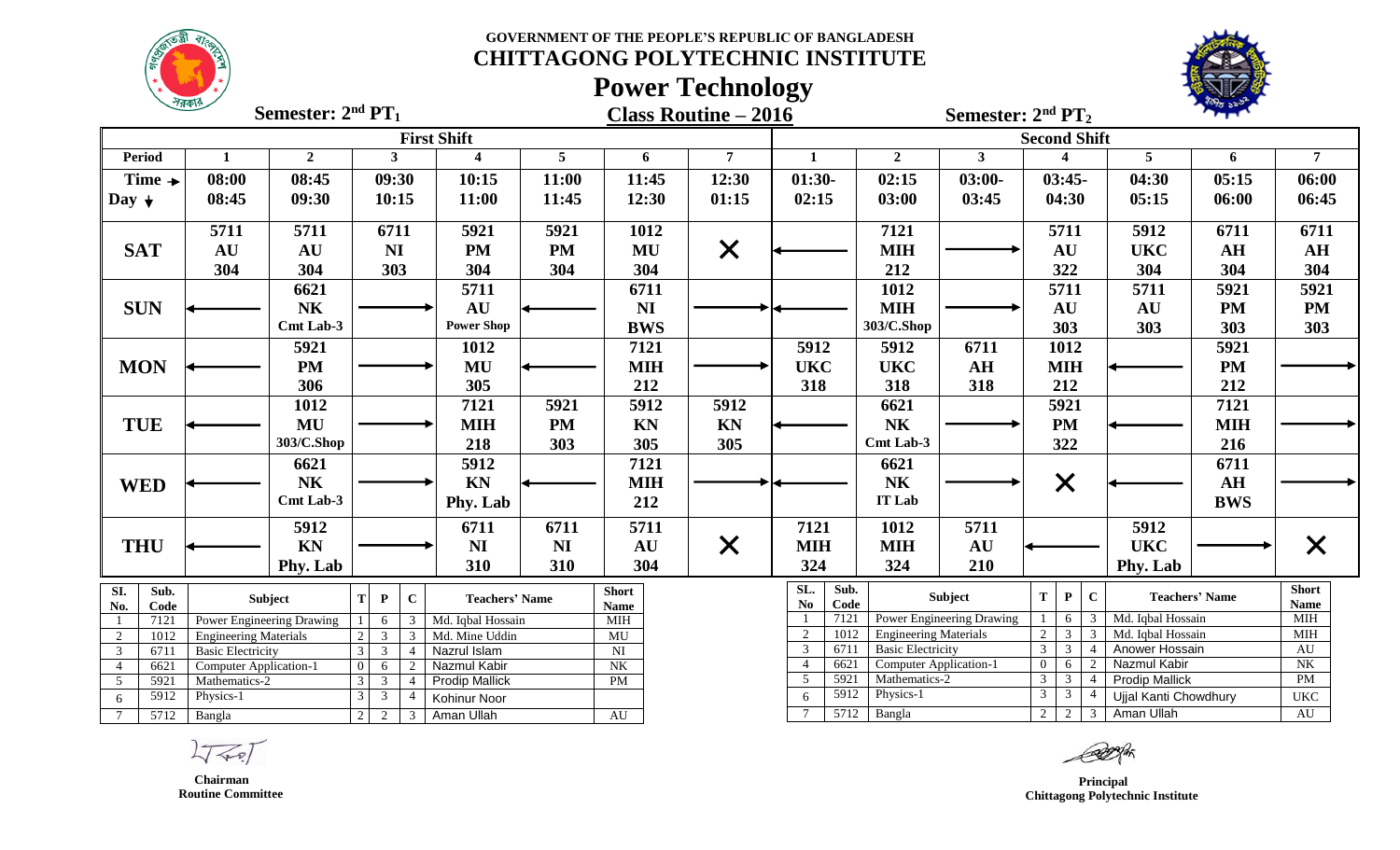**GOVERNMENT OF THE PEOPLE'S REPUBLIC OF BANGLADESH CHITTAGONG POLYTECHNIC INSTITUTE**

# **Power Technology**



| $\sim$<br>Semester: $4th PT1$ |                              |                              |   |                |                         |                       |                              | <b>Class Routine - 2016</b> |   |                |                               |              | Semester: 4 <sup>th</sup> PT <sub>2</sub> |                              |                |                               |                |                      |                       |                             |
|-------------------------------|------------------------------|------------------------------|---|----------------|-------------------------|-----------------------|------------------------------|-----------------------------|---|----------------|-------------------------------|--------------|-------------------------------------------|------------------------------|----------------|-------------------------------|----------------|----------------------|-----------------------|-----------------------------|
|                               |                              |                              |   |                |                         | <b>First Shift</b>    |                              |                             |   |                |                               |              |                                           |                              |                | <b>Second Shift</b>           |                |                      |                       |                             |
| <b>Period</b>                 | $\mathbf{1}$                 | $\overline{2}$               |   | $\mathbf{3}$   |                         | $\boldsymbol{4}$      | $5\phantom{.0}$              |                             | 6 | $\overline{7}$ | $\mathbf{1}$                  |              | $\overline{2}$                            | $\mathbf{3}$                 |                | Δ                             |                | $5\phantom{.0}$      | 6                     | $\overline{7}$              |
| Time $\rightarrow$            | 08:00                        | 08:45                        |   | 09:30          |                         | 10:15                 | 11:00                        | 11:45                       |   | 12:30          | $01:30-$                      |              | 02:15                                     | $03:00-$                     |                | $03:45-$                      |                | 04:30                | 05:15                 | 06:00                       |
| Day $\downarrow$              | 08:45                        | 09:30                        |   | 10:15          |                         | 11:00                 | 11:45                        | 12:30                       |   | 01:15          | 02:15                         |              | 03:00                                     | 03:45                        |                | 04:30                         |                | 05:15                | 06:00                 | 06:45                       |
|                               |                              | 7141                         |   |                |                         | 5821                  |                              | 7142                        |   |                |                               |              | 6811                                      |                              |                | 6744                          |                |                      | 7144                  |                             |
| <b>SAT</b>                    |                              | <b>MIH</b>                   |   |                |                         | <b>SMN</b>            |                              | <b>CKD</b>                  |   |                |                               |              | TD                                        |                              |                | AH                            |                |                      | <b>AR</b>             |                             |
|                               |                              | <b>Power Shop</b>            |   |                |                         | 210                   |                              | <b>Power Shop</b>           |   |                |                               |              | <b>DEL</b>                                |                              |                | <b>Power Shop</b>             |                |                      | <b>Power Shop</b>     |                             |
|                               |                              | 6744                         |   |                |                         |                       | 7141                         | 7144                        |   | 7144           |                               |              | 7042                                      |                              |                | 5821                          |                |                      | 6744                  |                             |
| <b>SUN</b>                    |                              | AH                           |   |                |                         | $\times$              | <b>MIH</b>                   | <b>AR</b>                   |   | <b>AR</b>      |                               |              | <b>SH</b>                                 |                              |                | <b>SMN</b>                    |                |                      | AH                    |                             |
|                               |                              | <b>EMS</b>                   |   |                |                         |                       | 304                          | 304                         |   | 304            |                               |              | MC. Shop                                  |                              |                | 210                           |                |                      | <b>EMS</b>            |                             |
|                               | 6744                         | 7142                         |   | 7142           |                         | 6811                  |                              | 7042                        |   |                | 7144                          |              | 7141                                      | 7141                         |                | 6811                          |                | 5821                 | 7142                  |                             |
| <b>MON</b>                    | AH                           | <b>CKD</b>                   |   | <b>CKD</b>     |                         | <b>TD</b>             |                              | <b>MOF</b>                  |   |                | <b>AR</b>                     |              | <b>MIH</b>                                | <b>MIH</b>                   |                | <b>TD</b>                     |                | <b>SMN</b>           | <b>CKD</b>            | X                           |
|                               | 303                          | 304                          |   | 304            |                         | 304                   |                              | MC. Shop                    |   |                | 304                           |              | 312                                       | 312                          |                | 304                           |                | 306                  | 303                   |                             |
|                               | 7141                         | 7141                         |   | 6811           |                         |                       |                              | 7144                        |   |                |                               |              | 7141                                      |                              |                | 7144                          |                |                      | 7142                  |                             |
| <b>TUE</b>                    | <b>MIH</b>                   | <b>MIH</b>                   |   | <b>TD</b>      |                         | $\bm{\mathsf{X}}$     |                              | <b>AR</b>                   |   |                |                               |              | <b>MIH</b>                                |                              |                | AR                            |                |                      | <b>CKD</b>            |                             |
|                               | 304                          | 304                          |   | 304            |                         |                       |                              | Power Shop/304              |   |                |                               |              | <b>Power Shop</b>                         |                              |                | <b>Power Shop</b>             |                |                      | 304                   |                             |
|                               |                              | 7042                         |   |                |                         | 7142                  |                              | 6811                        |   |                | 6744                          |              | 7042                                      | 6811                         |                |                               |                |                      | 7144                  |                             |
| <b>WED</b>                    |                              | <b>MOF</b>                   |   |                |                         | <b>CKD</b>            |                              | <b>TD</b>                   |   |                | AH                            |              | <b>SH</b>                                 | TD                           |                | $\times$                      |                |                      | <b>AR</b>             |                             |
|                               |                              | MC. Shop                     |   |                |                         | 304                   |                              | <b>BEL</b>                  |   |                | 303                           |              | 303                                       | 303                          |                |                               |                |                      | <b>Power Shop</b>     |                             |
|                               | 6744                         | 5821                         |   |                |                         | 7042                  |                              | 7144                        |   |                | 7142                          |              | 7142                                      | 7141                         |                |                               |                | 7042                 |                       |                             |
| <b>THU</b>                    | AH                           | <b>SMN</b>                   |   | $\times$       |                         | <b>MOF</b>            |                              | <b>AR</b>                   |   |                | <b>CKD</b>                    |              | <b>CKD</b>                                | <b>MIH</b>                   |                |                               |                | <b>SH</b>            |                       | X                           |
|                               | 304                          | 324                          |   |                |                         | 304                   |                              | <b>Power Shop</b>           |   |                | 304                           |              | 304                                       | 304                          |                |                               |                | MC. Shop             |                       |                             |
| Sub.<br>SI.<br>No.<br>Code    |                              | Subject                      | T | $\mathbf{P}$   | $\mathbf{C}$            | <b>Teachers' Name</b> |                              | <b>Short</b><br><b>Name</b> |   |                | SL.<br>$\mathbf{N}\mathbf{o}$ | Sub.<br>Code |                                           | Subject                      | T              | ${\bf P}$                     | $\mathbf{C}$   |                      | <b>Teachers' Name</b> | <b>Short</b><br><b>Name</b> |
| 7141                          | <b>Engine Details</b>        |                              |   | 3              | $\overline{4}$          | Md. Iqbal Hossain     |                              | $\mathbf{MH}$               |   |                |                               | 7141         | <b>Engine Details</b>                     |                              | 3 <sup>1</sup> | 3                             |                | Md. Iqbal Hossain    |                       | MIH                         |
| 7142<br>2                     | <b>Engineering Mechanics</b> |                              |   | 3 <sup>7</sup> | $\overline{4}$          | Chandon Kanti Das     |                              | <b>CKD</b>                  |   |                | $\overline{2}$                | 7142<br>7144 | <b>Engineering Mechanics</b>              |                              | $3-1$          | 3 <sup>1</sup>                | $\overline{4}$ | Chandon Kanti Das    |                       | CKD                         |
| 7144<br>$\overline{3}$        | & Transmission system        | Automotive suspension, Brake |   | 6              | $\overline{4}$          | Ataur Rahman          |                              | AR                          |   |                | 3 <sup>7</sup>                |              | & Transmission system                     | Automotive suspension, Brake | 2              | 6                             |                | Ataur Rahman         |                       | AR                          |
| 6744<br>$\overline{4}$        | <b>Electrical Machines</b>   |                              |   | 3              | 3                       | Anower Hossain        |                              |                             |   |                | 4                             | 6744         | <b>Electrical Machines</b>                |                              | 2              | $\mathbf{3}$                  | 3              | Anower Hossain       |                       | AH                          |
| 5<br>6811                     | <b>Basic Electronics</b>     |                              |   | 3 <sup>1</sup> | $\overline{\mathbf{3}}$ | Trisha Das            |                              | TD                          |   |                | 5 <sup>5</sup>                | 6811         | <b>Basic Electronics</b>                  |                              | $\overline{2}$ | 3                             | 3              | Trisha Das           |                       | TD                          |
| 7042<br>6                     | Machine Shop Practice        |                              |   | 6              | 3                       |                       | Mohammad Omar Faruq<br>$MOF$ |                             |   |                | 6                             | 7042         | Machine Shop Practice                     |                              |                | 6                             | 3              | Sujaiat Hossain      |                       | SH                          |
| 5821<br>$7\phantom{.0}$       | Social Science-2             |                              |   | $\overline{0}$ | 2                       | Saved Mohamman Noman  |                              | SMN                         |   |                | $\tau$                        | 5821         | Social Science-2                          |                              |                | $2^{\circ}$<br>$\overline{0}$ | 2              | Sayed Mohamman Noman |                       | <b>SMN</b>                  |

 $2777$ 

 **Chairman Routine Committee**

*Principal*  **Chittagong Polytechnic Institute\**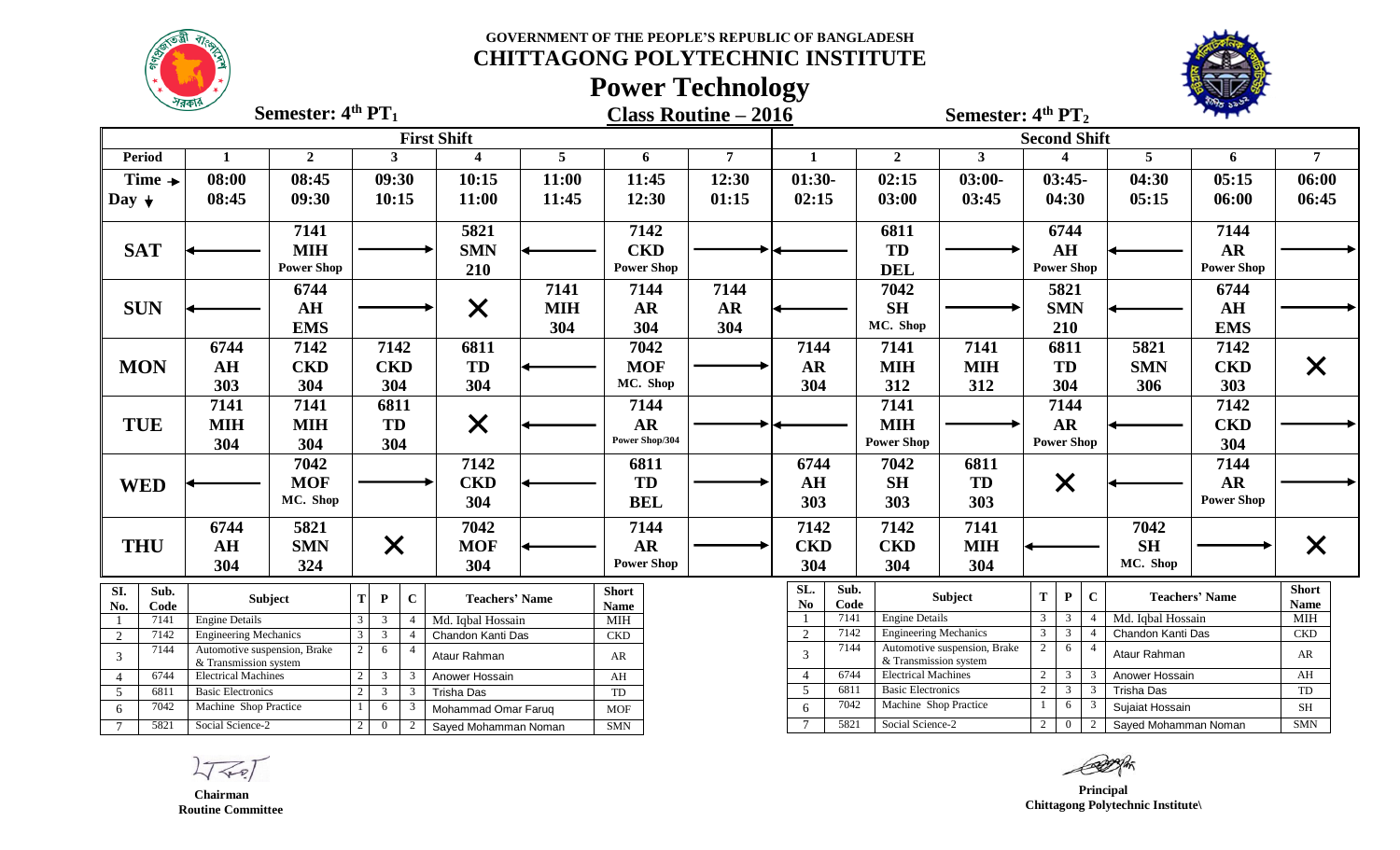**GOVERNMENT OF THE PEOPLE'S REPUBLIC OF BANGLADESH**

**CHITTAGONG POLYTECHNIC INSTITUTE**

**Power Technology**



| 7595                                             |                                                                     | Class Routine $-2016$                                                  |                       |            |                             |                       |           | Semester: $5th PT2$   |              |                            |                     | <b>CER RAIN</b> |                                         |                                   |                       |                                |                       |                   |                |
|--------------------------------------------------|---------------------------------------------------------------------|------------------------------------------------------------------------|-----------------------|------------|-----------------------------|-----------------------|-----------|-----------------------|--------------|----------------------------|---------------------|-----------------|-----------------------------------------|-----------------------------------|-----------------------|--------------------------------|-----------------------|-------------------|----------------|
|                                                  |                                                                     |                                                                        |                       |            |                             | <b>First Shift</b>    |           |                       |              |                            | <b>Second Shift</b> |                 |                                         |                                   |                       |                                |                       |                   |                |
| <b>Period</b>                                    |                                                                     | $\overline{2}$                                                         |                       | 3          |                             | $\boldsymbol{4}$      | 5         | 6                     |              | $\overline{7}$             | $\mathbf{1}$        |                 | $\overline{2}$                          | $\mathbf{3}$                      |                       |                                | 5                     | 6                 | $\overline{7}$ |
| Time $\rightarrow$                               | 08:00                                                               | 08:45                                                                  |                       | 09:30      |                             | 10:15                 | 11:00     | 11:45                 |              | 12:30                      | $01:30-$            |                 | 02:15                                   | $03:00-$                          |                       | $03:45-$                       | 04:30                 | 05:15             | 06:00          |
| Day $\downarrow$                                 | 08:45                                                               | 09:30                                                                  |                       | 10:15      |                             | 11:00                 | 11:45     | 12:30                 |              | 01:15                      | 02:15               |                 | 03:00                                   | 03:45                             |                       | 04:30                          | 05:15                 | 06:00             | 06:45          |
|                                                  | 7154                                                                | 7152                                                                   |                       | 5851       |                             | 7157                  |           | 7155                  |              |                            |                     |                 | 7153                                    |                                   |                       | 7155                           | 7151                  | 7157              | 7152           |
| <b>SAT</b>                                       | <b>PKT</b>                                                          | <b>CKD</b>                                                             |                       | <b>ATB</b> |                             | MU                    |           | <b>MIH</b>            |              |                            |                     |                 | <b>AR</b>                               |                                   |                       | <b>MIH</b>                     | MU                    | MU                | <b>CKD</b>     |
|                                                  | 303                                                                 | 303                                                                    |                       | 308        |                             | 303                   |           | 303                   |              |                            |                     |                 | <b>Power Shop</b>                       |                                   |                       | 303                            | 303                   | 303               | 303            |
|                                                  |                                                                     | 7157                                                                   |                       |            |                             | 5851                  |           | 7152                  |              |                            |                     |                 | 7154                                    |                                   |                       | 5851                           |                       | 7152              |                |
| <b>SUN</b>                                       |                                                                     | MU                                                                     |                       |            |                             | <b>ATB</b>            |           | <b>CKD</b>            |              |                            |                     |                 | <b>PKT</b>                              |                                   |                       | <b>ATB</b>                     |                       | <b>CKD</b>        |                |
|                                                  |                                                                     | RA Lab                                                                 |                       |            |                             | 308                   |           | RA Lab                |              |                            |                     |                 | <b>Power Shop</b>                       |                                   |                       | 308                            |                       | RA Lab            |                |
|                                                  |                                                                     | 7151                                                                   |                       |            |                             | 7153                  |           | 7154                  |              |                            | 7155                |                 | 7151                                    | 7153                              |                       | 5851                           |                       | 7157              |                |
| <b>MON</b>                                       |                                                                     | MU                                                                     |                       |            |                             | $\mathbf{AR}$         |           | <b>PKT</b>            |              |                            | <b>MIH</b>          |                 | MU                                      | <b>AR</b>                         |                       | ATB                            |                       | MU                |                |
|                                                  |                                                                     | RA Lab                                                                 |                       |            |                             | RA Lab                |           | <b>Power Shop</b>     |              |                            | 303                 |                 | 303                                     | 303                               |                       | 308                            |                       | RA Lab            |                |
|                                                  |                                                                     | 7153                                                                   |                       |            |                             | 7152                  |           | 7157                  |              |                            |                     |                 | 7151                                    |                                   |                       | 7154                           |                       | 7153              |                |
| <b>TUE</b>                                       |                                                                     | AR                                                                     |                       |            |                             | <b>CKD</b>            |           | MU                    |              |                            |                     |                 | MU                                      |                                   |                       | <b>PKT</b>                     |                       | AR                |                |
|                                                  |                                                                     | <b>Power Shop</b>                                                      |                       |            |                             | RA Lab                |           | RA Lab                |              |                            |                     |                 | RA Lab                                  |                                   |                       | RA Lab                         |                       | <b>Power Shop</b> |                |
|                                                  | 7153                                                                | 7151                                                                   |                       | 7151       |                             | 7155                  |           | 7154                  |              |                            |                     |                 | 7154                                    |                                   |                       | 7152                           |                       | 7157              |                |
| <b>WED</b>                                       | <b>AR</b>                                                           | MU                                                                     |                       | MU         |                             | <b>MIH</b>            |           | <b>PKT</b>            |              |                            |                     |                 | <b>PKT</b>                              |                                   |                       | <b>CKD</b>                     |                       | MU                |                |
|                                                  | 304                                                                 | 304                                                                    |                       | 304        |                             | 303                   |           | <b>Power Shop</b>     |              |                            |                     |                 | <b>Power Shop</b>                       |                                   |                       | <b>Power Shop</b>              |                       | RA Lab            |                |
|                                                  |                                                                     | 7153                                                                   |                       |            |                             | 7154                  | 7157      | 7151                  |              | 7155                       | 7153                |                 | 7151                                    | 7157                              |                       | 7154                           |                       | 7155              |                |
| <b>THU</b>                                       |                                                                     | <b>AR</b>                                                              |                       |            |                             | <b>PKT</b>            | <b>MU</b> | MU                    |              | <b>MIH</b>                 | <b>AR</b>           |                 | MU                                      | MU                                |                       | <b>PKT</b>                     |                       | <b>MIH</b>        |                |
|                                                  |                                                                     | <b>Power Shop</b>                                                      |                       |            |                             | 303                   | 303       | 304                   |              | 303                        | 303                 |                 | 303                                     | 303                               |                       | <b>Power Shop</b>              |                       | <b>Power Shop</b> |                |
| Sub.<br>SI.<br>Code<br>No.                       | T<br>$\mathbf C$<br>Subject<br>$\mathbf{P}$                         |                                                                        | <b>Teachers' Name</b> |            | <b>Short</b><br><b>Name</b> |                       |           | SL.<br>N <sub>0</sub> | Sub.<br>Code |                            | <b>Subject</b>      | T               | $\mathbf{C}$<br>$\mathbf{P}$            |                                   | <b>Teachers' Name</b> | <b>Short</b><br><b>Name</b>    |                       |                   |                |
| 7151                                             | Power Plant Engineering.-1<br>3<br>Md. Mine Uddin<br>$\overline{4}$ |                                                                        |                       |            | MU                          |                       |           |                       | 7151         | Power Plant Engineering.-1 |                     | $\overline{3}$  | 3                                       | Md. Mine Uddin                    |                       | MU                             |                       |                   |                |
| 7155<br>$\overline{2}$                           | Drilling & Mining                                                   |                                                                        |                       | 3          |                             | Md. Iqbal Hossain     |           | <b>MIH</b>            |              |                            | 2                   | 7155<br>7152    | Drilling & Mining<br>Fuels & Lubricants |                                   | 2<br>$2^{\circ}$      | $\mathbf{3}$<br>3 <sup>3</sup> | Md. Iqbal Hossain     |                   | $\text{MH}$    |
| 7152<br>$\mathfrak{Z}$<br>7153<br>$\overline{4}$ | Auto Electricity                                                    | Fuels & Lubricants<br>3<br>Chandon Kanti Das<br>3<br>Ataur Rahman<br>6 |                       |            | $_{\mbox{\tiny CKD}}$<br>AR |                       |           | 3<br>$\overline{4}$   | 7153         | Auto Electricity           |                     | $\overline{2}$  | 6                                       | Chandon Kanti Das<br>Ataur Rahman |                       | $_{\mbox{\tiny CKD}}$<br>AR    |                       |                   |                |
| 7157<br>$5\overline{)}$                          |                                                                     | Automobile Body Building and Air                                       |                       | 6          | $\overline{4}$              | Md. Mine Uddin        |           | MU                    |              |                            | 5                   | 7157            |                                         | Automobile Body Building and Air  | 2                     | 6                              | Md. Mine Uddin        |                   | MU             |
| 7154<br>6                                        | Conditioning<br>Engine Overhauling & Inspection                     |                                                                        | $\overline{2}$        | 6          |                             | Prodip Kumar Talukder |           | PKT                   |              |                            | 6                   | 7154            | Conditioning                            | Engine Overhauling & Inspection   | $2^{\circ}$           | 6                              | Prodip Kumar Talukder |                   | PKT            |

 $L\sqrt{\langle RP\rangle}$ 

7 5851 Book Keeping & Accounting 2 - 2 Abu Taher Boyuin ATB

7 5851 Book Keeping & Accounting 2 - 2 Abu Taher Boyuin ATB

 **Chairman Routine Committee**

*Principal*  **Chittagong Polytechnic Institute**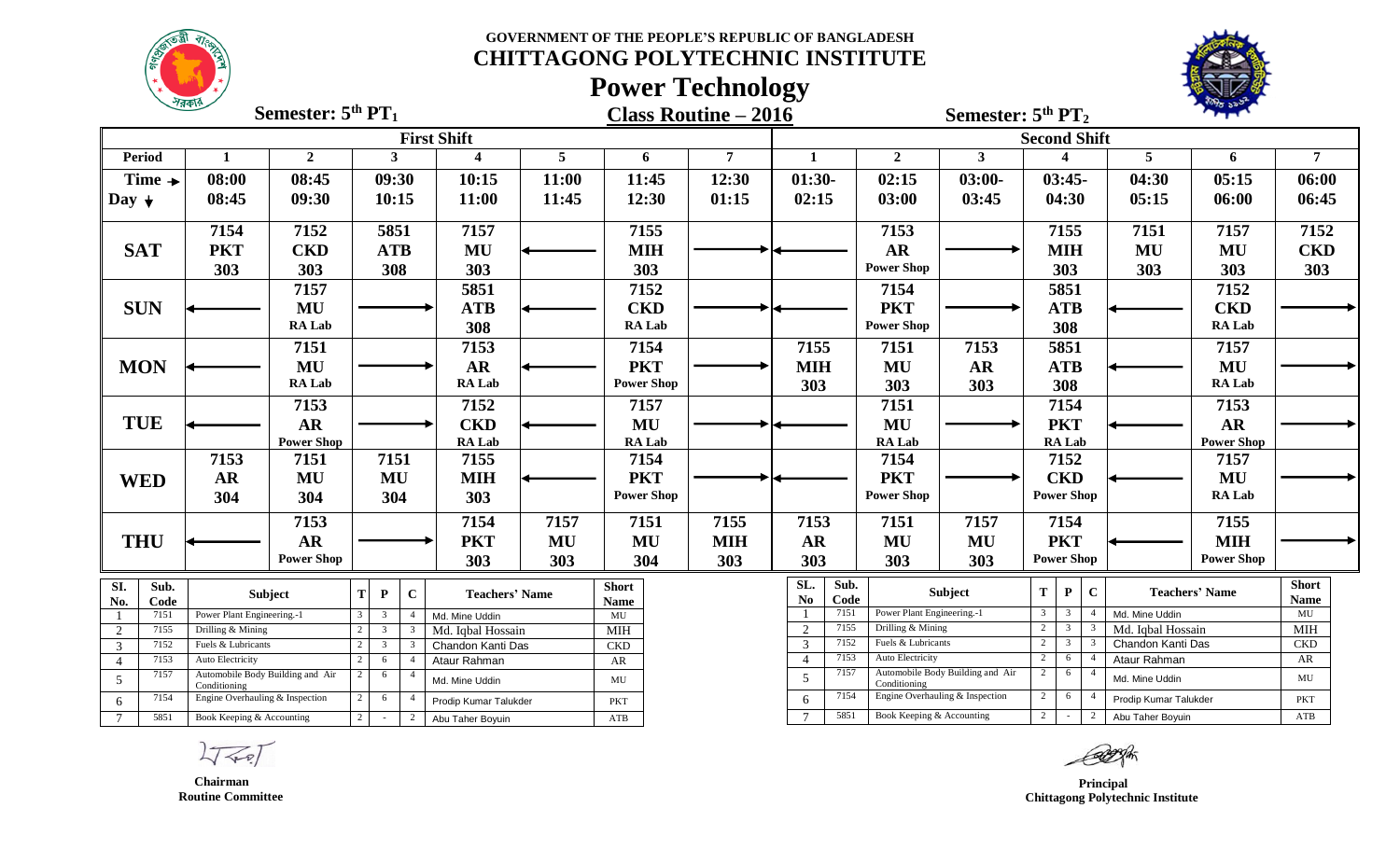**GOVERNMENT OF THE PEOPLE'S REPUBLIC OF BANGLADESH**



### **CHITTAGONG POLYTECHNIC INSTITUTE**



## **Power Technology**

| 75915<br>Semester: $7th PT1$ |                    |                                                          |                   |             |                                  |                |                              |                 | Class Routine $-2016$       |                |                       |              |                                                          | Semester: $7th PT2$             |                                         |                   |             |                            |                       |                             |
|------------------------------|--------------------|----------------------------------------------------------|-------------------|-------------|----------------------------------|----------------|------------------------------|-----------------|-----------------------------|----------------|-----------------------|--------------|----------------------------------------------------------|---------------------------------|-----------------------------------------|-------------------|-------------|----------------------------|-----------------------|-----------------------------|
|                              |                    |                                                          |                   |             |                                  |                | <b>First Shift</b>           |                 |                             |                |                       |              |                                                          |                                 | <b>Second Shift</b>                     |                   |             |                            |                       |                             |
| <b>Period</b>                |                    | 1                                                        | $\overline{2}$    |             | 3                                |                | $\overline{\mathbf{4}}$      | $5\overline{)}$ | 6                           | $\overline{7}$ | 1                     |              | $\mathbf{2}$                                             | 3 <sup>1</sup>                  |                                         | $\boldsymbol{4}$  |             | 5                          | 6                     | $\overline{7}$              |
|                              | Time $\rightarrow$ | 08:00                                                    | 08:45             |             | 09:30                            |                | 10:15                        | 11:00           | 11:45                       | 12:30          | $01:30-$              |              | 02:15                                                    | $03:00-$                        |                                         | $03:45-$          |             | 04:30                      | 05:15                 | 06:00                       |
| Day $\downarrow$             |                    | 08:45                                                    | 09:30             |             | 10:15                            |                | 11:00                        | 11:45           | 12:30                       | 01:15          | 02:15                 |              | 03:00                                                    | 03:45                           |                                         | 04:30             |             | 05:15                      | 06:00                 | 06:45                       |
|                              |                    |                                                          | 7173              |             |                                  |                | 5852                         |                 | 6773                        |                | 5853                  |              | 6773                                                     |                                 |                                         | 7171              |             |                            |                       |                             |
| <b>SAT</b>                   |                    |                                                          | MU                |             |                                  |                | $\bf MI$                     |                 | <b>SR</b>                   |                | <b>MB</b>             |              | $S_{\mathbf{R}}$                                         |                                 |                                         | <b>CKD</b>        |             |                            | $\times$              | X                           |
|                              |                    |                                                          | RA Lab            |             |                                  |                | 308                          |                 | <b>BWS</b>                  |                | 306                   |              | 303                                                      |                                 |                                         | RA Lab            |             |                            |                       |                             |
|                              |                    |                                                          | 7172              |             |                                  |                | 5853                         | 7174            |                             |                |                       |              | 7173                                                     |                                 |                                         | 5852              |             |                            | 7174                  |                             |
| <b>SUN</b>                   |                    |                                                          | <b>PKT</b>        |             |                                  |                | <b>MB</b>                    | AR              | $\bm{\mathsf{X}}$           | $\times$       |                       |              | MU                                                       |                                 |                                         | MI                |             |                            | <b>AR</b>             |                             |
|                              |                    |                                                          | <b>Power Shop</b> |             |                                  |                | 306                          | 303             |                             |                |                       |              | RA Lab                                                   |                                 |                                         | 306               |             |                            | <b>Power Shop</b>     |                             |
|                              |                    |                                                          | 7174              |             |                                  |                | 7172                         | 5853            | 7171                        |                |                       |              | 7172                                                     |                                 |                                         | 7174              |             | 7171                       | 6773                  |                             |
| <b>MON</b>                   |                    |                                                          | <b>AR</b>         |             |                                  |                | <b>PKT</b>                   | <b>MB</b>       | <b>CKD</b>                  | $\times$       |                       |              | <b>PKT</b>                                               |                                 |                                         | <b>AR</b>         |             | <b>CKD</b>                 | <b>SR</b>             | X                           |
|                              |                    |                                                          | <b>Power Shop</b> |             |                                  |                | <b>Power Shop</b>            | 306             | 303                         |                |                       |              | <b>Power Shop</b>                                        |                                 |                                         | <b>Power Shop</b> |             | 304                        | 304                   |                             |
|                              |                    |                                                          | 7171              |             |                                  |                | 5852                         |                 | 7172                        |                | 7172                  |              | 7171                                                     | 5853                            |                                         | 5852              |             |                            | 6773                  |                             |
| <b>TUE</b>                   |                    |                                                          | <b>CKD</b>        |             |                                  |                | MI                           |                 | <b>PKT</b>                  |                | <b>PKT</b>            |              | <b>CKD</b>                                               | <b>MB</b>                       |                                         | MI                |             |                            | <b>SR</b>             |                             |
|                              |                    |                                                          | <b>RA Lab</b>     |             |                                  |                | 308                          |                 | <b>Power Shop</b>           |                | 304                   |              | 304                                                      | 306                             |                                         | 306               |             |                            | <b>BWS</b>            |                             |
|                              |                    | 6773                                                     | 7174              |             | 7171                             |                |                              | 7173            |                             |                |                       |              | 7171                                                     |                                 |                                         | 7174              |             | 7172                       |                       |                             |
| <b>WED</b>                   |                    | $S_{\mathbf{R}}$                                         | AR                |             | <b>CKD</b>                       |                |                              | MU              |                             | $\times$       |                       |              | <b>CKD</b>                                               |                                 |                                         | <b>AR</b>         |             | <b>PKT</b>                 | $\times$              | $\bm{\mathsf{X}}$           |
|                              |                    | 303                                                      | 303               |             | 303                              |                |                              | RA Lab          |                             |                |                       |              | RA Lab                                                   |                                 |                                         | 303               |             | 304                        |                       |                             |
|                              |                    | 6773                                                     | 7172              |             |                                  |                | 7171                         |                 |                             |                |                       |              | 7172                                                     |                                 |                                         |                   |             | 7173                       |                       |                             |
|                              |                    |                                                          |                   |             |                                  |                | <b>CKD</b>                   |                 |                             |                |                       |              | <b>PKT</b>                                               |                                 |                                         |                   |             |                            |                       |                             |
| <b>THU</b>                   |                    | <b>SR</b>                                                | <b>PKT</b>        |             |                                  |                | RA Lab                       |                 | $\bm{\mathsf{X}}$           | $\times$       |                       |              | <b>Power Shop</b>                                        |                                 |                                         |                   |             | MU<br>RA Lab               |                       | X                           |
|                              |                    | 303                                                      | 303               |             |                                  |                |                              |                 |                             |                |                       |              |                                                          |                                 |                                         |                   |             |                            |                       |                             |
| SI.<br>No.                   | Sub.<br>Code       |                                                          | Subject           | T           | $\mathbf{P}$                     | $\mathbf C$    | <b>Teachers' Name</b>        |                 | <b>Short</b><br><b>Name</b> |                | SL.<br>N <sub>0</sub> | Sub.<br>Code |                                                          | Subject                         | T                                       | $\mathbf{P}$      | $\mathbf C$ |                            | <b>Teachers' Name</b> | <b>Short</b><br><b>Name</b> |
|                              | 7171               | Fluid Machinery                                          |                   | $2^{\circ}$ | 6                                | $\overline{4}$ | Chandon Kanti Das            |                 | CKD                         |                |                       | 7171         | Fluid Machinery                                          |                                 | 2                                       | 6                 |             | Chandon Kanti Das          |                       | <b>CKD</b>                  |
| $\overline{2}$               | 7172               | Automobile Trouble Shooting and<br>Driving               |                   | $2^{\circ}$ | 6                                | $\overline{4}$ | Prodip Kumar Talukder        |                 | <b>PKT</b>                  |                | $\overline{2}$        | 7172         | Driving                                                  | Automobile Trouble Shooting and | $\overline{2}$                          | 6                 |             | Prodip Kumar Talukder      |                       | $\mathbf{PKT}$              |
| 3                            | 3173               | Power Engineering Project                                |                   |             | 6                                |                | Md. Mine Uddin               |                 | MU                          |                | 3                     | 3173         | Power Engineering Project                                |                                 | $\Omega$<br>6                           |                   |             | Md. Mine Uddin             |                       | MU                          |
| 4                            | 3174               | Engine Testing & Performance                             |                   |             | $\overline{\mathbf{3}}$          |                | Ataur Rahman                 |                 | AR                          |                | $\overline{4}$<br>5   | 3174<br>6773 | Engine Testing & Performance<br>Switch Gear & Protection |                                 | $2^{\circ}$<br>3<br>$\overline{2}$<br>3 |                   |             | Ataur Rahman<br>Suhel Rana |                       | AR<br>SR                    |
| 5                            | 6773<br>5852       | Switch Gear & Protection<br><b>Industrial Management</b> |                   |             | $\overline{3}$<br>$\overline{0}$ |                | Suhel Rana                   |                 | SR                          |                | 6                     | 5852         | <b>Industrial Management</b>                             |                                 | $\overline{2}$                          | $\overline{0}$    |             | Md. Ilias                  |                       | MI                          |
| 6<br>$\tau$                  | 5853               | Entrepreneurship                                         |                   | 2           | $\overline{0}$                   | 2              | Md. Ilias<br>Musaddekul Bari |                 | MI<br>MB                    |                |                       | 5853         | Entrepreneurship                                         |                                 | $\overline{2}$                          |                   |             | Musaddekul Bari            |                       | MB                          |
|                              |                    |                                                          |                   |             |                                  |                |                              |                 |                             |                |                       |              |                                                          |                                 |                                         |                   |             |                            |                       |                             |

 **Principal Chittagong Polytechnic Institute**

 $2777$ 

 **Chairman Routine Committee**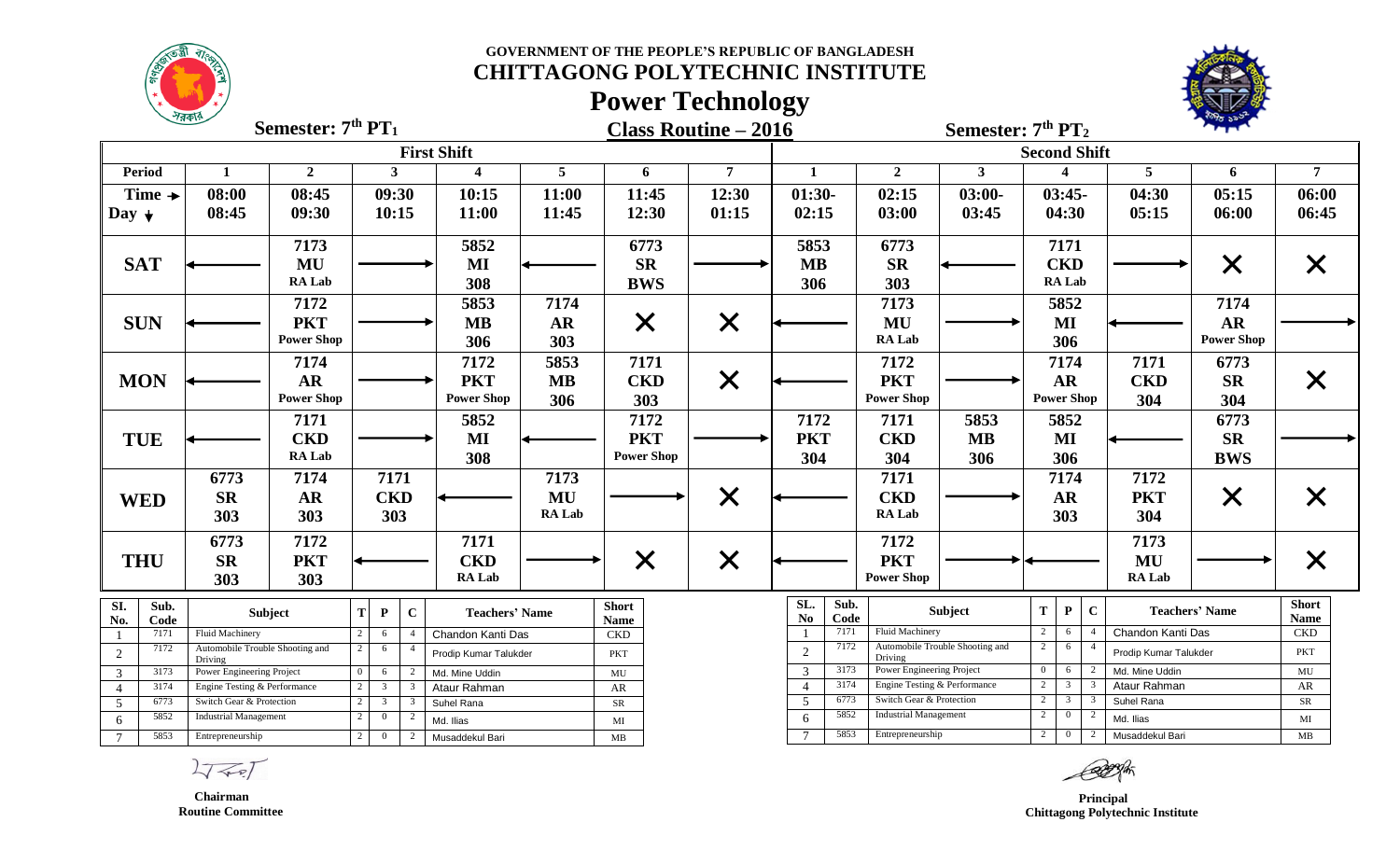

### **GOVERNMENT OF THE PEOPLE'S REPUBLIC OF BANGLADESH CHITTAGONG POLYTECHNIC INSTITUTE Power Technology Class Routine - 2016**



#### **Lab / Workshop: Power Shop**

**Class Load: 33+38=71**

|             |                |                            |                | <b>FIRST SHIFT</b>         |                | <b>SECOND SHIFT</b>                                          |                |                   |                            |                    |                                                              |                |                               |                |
|-------------|----------------|----------------------------|----------------|----------------------------|----------------|--------------------------------------------------------------|----------------|-------------------|----------------------------|--------------------|--------------------------------------------------------------|----------------|-------------------------------|----------------|
| Period      |                | $\overline{2}$             | $\mathbf{3}$   |                            | 5              | 6                                                            | $\overline{7}$ |                   | $\overline{2}$             | $\mathbf{3}$       |                                                              | 5              | 6                             | 7              |
| Time<br>Day | 08:00<br>08:45 | 08:45<br>09:30             | 09:30<br>10:15 | 10:15<br>11:00             | 11:00<br>11:45 | 11:45<br>12:30                                               | 12:30<br>01:15 | $01:30-$<br>02:15 | 02:15<br>03:00             | $03:00 -$<br>03:45 | $03:45-$<br>04:30                                            | 04:30<br>05:15 | 05:15<br>06:00                | 06:00<br>06:45 |
| <b>SAT</b>  |                | 7141<br>4/PT<br><b>MIH</b> |                |                            |                | 7142<br>4/PT<br><b>CKD</b>                                   |                |                   | 7153<br>5/PT<br>AR         |                    | 6744<br>4/PT<br>AH                                           |                | 7144<br>4/PT<br>$\mathbf{AR}$ |                |
| <b>SUN</b>  |                | 7172<br>7/PT<br><b>PKT</b> |                | 7121<br>2/PT<br><b>MIH</b> |                |                                                              |                |                   | 7154<br>5/PT<br><b>PKT</b> |                    |                                                              |                | 7174<br>7/PT<br>AR            |                |
| <b>MON</b>  |                | 7174<br>7/PT<br>AR         |                | 7172<br>7/PT<br><b>PKT</b> |                | 7154<br>5/PT<br><b>PKT</b>                                   |                |                   | 7172<br>7/PT<br><b>PKT</b> |                    | 7174<br>7/PT<br>$\overline{\mathbf{A}}\overline{\mathbf{R}}$ |                |                               |                |
| <b>TUE</b>  |                | 7153<br>5/PT<br>AR         |                |                            |                | 7172<br>7/PT<br><b>PKT</b>                                   |                |                   | 7141<br>4/PT<br><b>MIH</b> |                    | 7144<br>4/PT<br>AR                                           |                | 7153<br>5/PT<br>AR            |                |
| <b>WED</b>  |                |                            |                |                            |                | 7154<br>5/PT<br><b>PKT</b>                                   |                |                   | 7154<br>5/PT<br><b>PKT</b> |                    | 7152<br>5/PT<br><b>CKD</b>                                   |                | 7144<br>4/PT<br>$\mathbf{AR}$ |                |
| <b>THU</b>  |                | 7153<br>5/PT<br>AR         |                |                            |                | 7144<br>4/PT<br>$\overline{\mathbf{A}}\overline{\mathbf{R}}$ |                |                   | 7172<br>7/PT<br><b>PKT</b> |                    | 7154<br>5/PT<br><b>PKT</b>                                   |                | 7155<br>5/PT<br><b>MIH</b>    |                |

 $2777$ 

 **Chairman Routine Committee**

 **Principal Chittagong Polytechnic Institute**